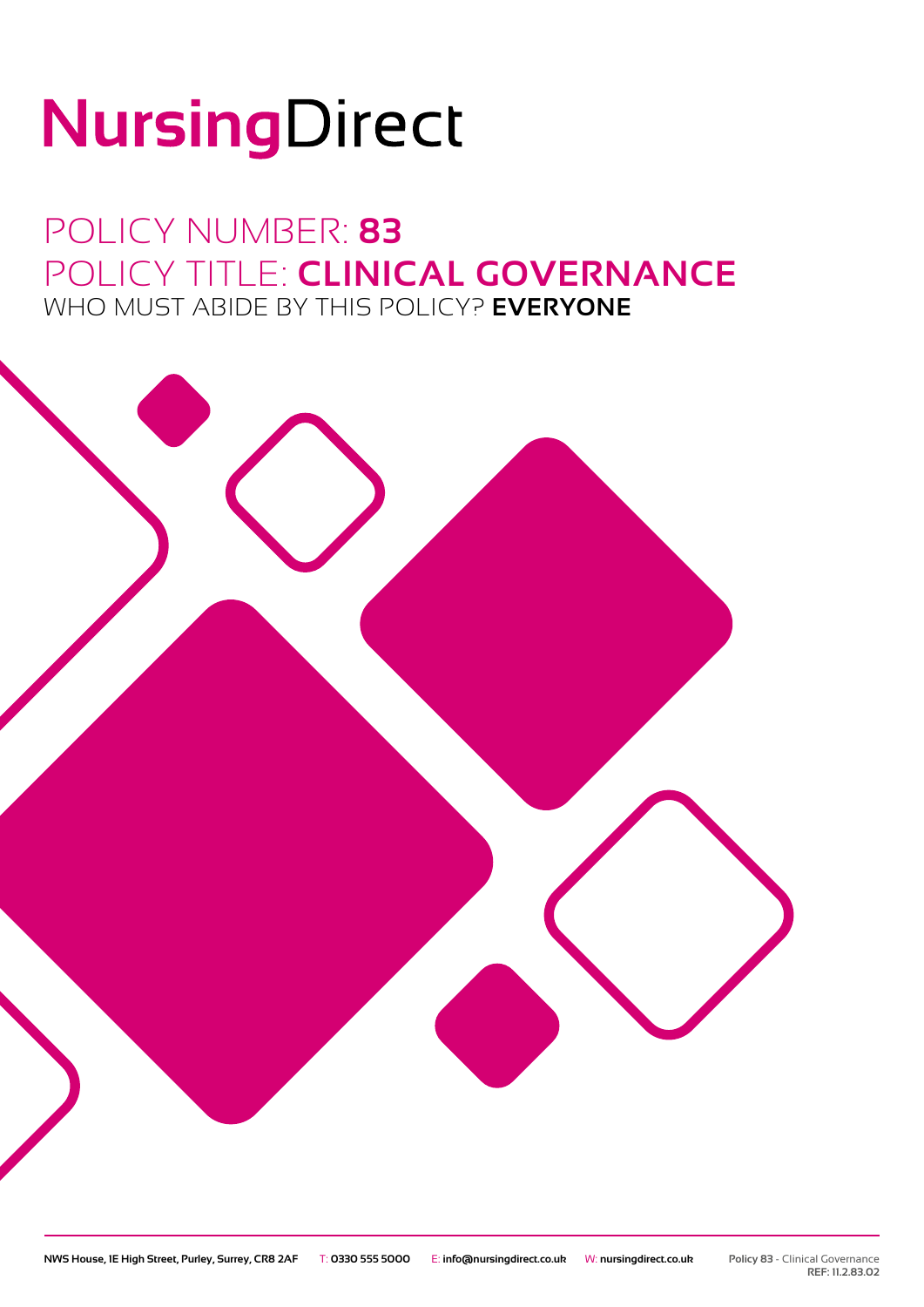### CLINICAL GOVERNANCE

#### **THE PURPOSE OF THIS POLICY**

Clinical governance describes a systematic approach to maintaining and improving the quality of patient care.

#### **WHAT IS CLINICAL GOVERNANCE AT NURSING DIRECT?**

Clinical governance describes a systematic approach to maintaining and improving the quality of patient care.

It embodies high standards of care, transparent responsibility and accountability for those standards, within a constant dynamic of improvement.

The underpinning elements of clinical governance are clinical effectiveness, clinical audit, openness, risk management, education and training and research & development

#### **CLINICAL GOVERNANCE BOARD**

The Clinical Governance Board determines the vision and the strategic direction for Nursing Direct healthcare-related contracts. This board sets the budget and acts as a prompt for the clinical governance to the Strategic Clinical Quality Committee to consider specific issues that are arising for Nursing Direct business. It provides the link between the clinically focused activity of the Strategic Clinical Quality Committee and the senior executive team of Nursing Direct. The board meets twice yearly and has the authority to approve the annual plan for clinical governance. It is accountable to Nursing Direct.

#### **CLINICAL GOVERNANCE BOARD MEMBERSHIP**

| <b>MEMBER</b>        | <b>POSITION</b>                                  |
|----------------------|--------------------------------------------------|
| Robert Stiff (Chair) | МD                                               |
| Leanne Harris        | Lead Clinical Nurse                              |
| Paul Rudd            | Head of Risk and Compliance,<br>The Galago Group |
| Lynn James           | Registered Manager and<br>Director               |
| Marc Stiff           | Director - HR                                    |
| Keith Boyce          | <b>Finance Director</b>                          |
| Ivan Ratnayake       | Medical Director                                 |

Membership of the Strategic Clinical Quality Committee consists of a mix of internal clinical and external experts. The Strategic Clinical Quality Committee meets quarterly and is accountable to the Clinical Governance Board.

#### **FUNCTIONS OF THE STRATEGIC CLINICAL QUALITY COMMITTEE**

- a) To develop a clinical governance infrastructure and to ensure that there is a process for leadership, accountability and working arrangements for clinical governance within Nursing Direct.
- b) To align all clinical governance activities within Nursing Direct Integrated Governance Arrangements (see Policy Statement).
- c) To provide strategic leadership for quality improvement of healthcare services in line with the evidence-based NHS England Outcomes Framework.
- d) To identify and build on good practice, sharing experience, expertise and successes in relation to clinical governance activities and to produce a coordinated approach through:

#### **CLINICAL AUDIT**

- Significant event reporting and learning the lessons
- Investigation (including root cause analysis) and thematic learning from complaints and incidents with dissemination of lessons learnt throughout clinical services
- Continuing professional development, appraisal and professional revalidation
- Clinical effectiveness, including the dissemination of evidencebased care pathways, NICE Guidance (including medicines management), integrated care and good clinical practice
- Dealing with management of performance and professional issues • User/carer involvement and feedback
- Health and safety management
- Information security and confidentiality
- To ensure risk based auditing is performed, as well as reviewing the outcomes of other internal and external audit and inspection mechanisms, providing assurance over compliance with key elements of this policy.

#### **POLICY STATEMENT**

The scope of this policy encompasses all the healthcare activities performed by Nursing Direct including the secure healthcare, forensic medical, healthcare facilities management, occupational health & well-being services, mental health and other primary healthcare functions undertaken by the company.

Clinical governance within Nursing Direct shall be conducted with a culture of openness, lifelong learning and the management of safe practice whilst always involving our service users as partners in their care.

#### **In the delivery of clinical services, Nursing Direct will:**

- Provide sound management that monitors and continuously improves the standard of care provided for service users.
- Promote quality and actively support all employees to carry out their duties.
- Ensure openness, honesty and accountability.
- Protects and respects service user safety and upholds their dignity.
- Undertake systematic risk assessments to identify hazards and safely manage all clinical risks and to act in the best interests of service users in an emergency setting.
- Challenge discrimination and promote human rights.

All staff employed by Nursing Direct, or specialist subcontractors engaged in the delivery of medical services on behalf of the company, are provided where necessary with the appropriate equipment, drugs, dressings, instruments, and training to carry out their duties. Suitable systems of work are provided for all staff together with appropriate instruction, information and supervision as is necessary to attain the highest standards of healthcare.

Management systems are maintained which allow Nursing Direct to monitor and continuously improve the clinical performance attained.

To achieve the highest standards of healthcare we foster good communication and widely consult on clinical matters with people working at all levels within the organisation.

Our policy is to fully comply with the core standards and is based on best practice as promoted by UK governing bodies for healthcare delivery and the Department of Health.

All clinical services abide by Regulatory Body requirements of the Care Quality Committee (CQC), and Her Majesty's Inspectorate of Constabulary as well as contributing to all formal consultations and enquiries.

All staff employed by Nursing Direct, or specialist subcontractors engaged in the delivery of medical services on behalf of the company, are provided where necessary with the appropriate equipment, drugs, dressings, instruments, and training to carry out their duties. Suitable systems of work are provided for all staff together with appropriate instruction, information and supervision as is necessary to attain the highest standards of healthcare.

Management systems are maintained which allow The Galago Group to monitor and continuously improve the clinical performance attained by the company whether provided by company employees or specialist subcontract providers. To achieve the highest standards of healthcare we foster good communication and widely consult on clinical matters with people working at all levels within the organisation.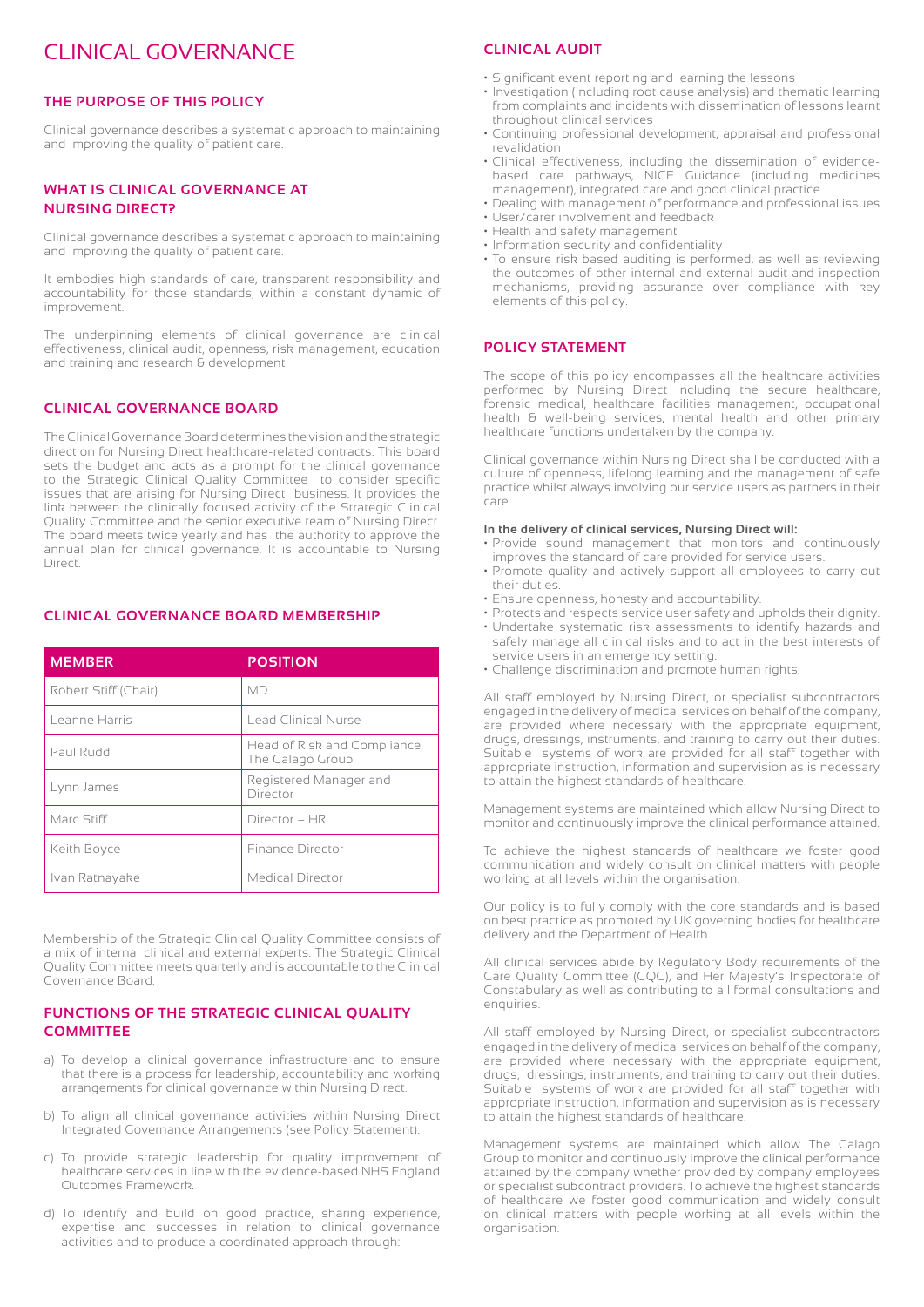Our policy is to fully comply with the core standards and is based on best practice as promoted by UK governing bodies for healthcare delivery and the Department of Health.

Nursing Direct has a duty to maintain a good standard of practice and care and to show respect for human life. All service users are entitled to a good standard of practice and care from our clinicians, who are appropriately trained to deliver the services. All care delivered by us should be timely and effective and based on informed consent, acknowledging wherever possible the service users right to choose.

At all times, good communication between service users and Nursing Direct Healthcare Professionals or other involved professionals is the fundamental basis of our relationship. We frequently monitor service user care with feedback in place including service user satisfaction surveys

#### **CONFIDENTIALITY**

Service users in our care have a right to expect that information related to their care will be respected and stored in a confidential manner.

We have a duty to protect personal data in accordance with the Data Protection Act and also securely dispose of information when required to do so. The transfer of information is also carried out according to best practice requirements. Service users also have a right to know what range of information is being stored about them and where appropriate, informed consent will be sought to share information with other parties in line with the Caldicott principles.

Nursing Direct monitors and continuously improves clinical performance through its management systems established for the business.

This applies to services directly delivered by Nursing Direct employees or indirectly through subcontracted providers. Risk management, including a strong focus on health and safety, is essential to assuring care and respect for those people whose welfare and safety is entrusted to us.

To achieve the highest standards of healthcare we foster good communications and widely consult on clinical matters with people working at all levels within the organisation, as well as our specialist subcontracted service providers. The principle of clinical audit will be applied to our processes, along with mechanisms for handling and addressing incidents and complaints.

Clinical service provision is continuously influenced and evolved using evidence based practice arising from expert bodies in the healthcare sectors in which we operate. This includes for example, the work of NICE and best practice in infection control.

Our policy is based on best practice as promoted by UK governing bodies for healthcare delivery and the Department of Health.

**The Clinical Governance Policy is** underpinned by a determination to achieve an open and transparent working environment at all levels of the system. This is essential if we are to succeed in protecting service users from harm and ensure their safety, respect and dignity.

Nursing Direct staff are protected under the Public Interest Disclosure Act 1998 (whistle-blowing) which provides protection to employees raising concerns, where they do so in accordance with the provisions of the Act.

Whistle-blowing policy and procedures are explained to staff at their induction and information is constantly available on the intranet and advertised in company publications.

The following key components contribute to our organisational culture and provide an opportunity to test out and check whether our actions support or detract from our organisational values:

- Recruitment and selection processes.
- Induction.
- Appraisal.
- Supervision and management.
- Reward and recognition

#### **SAFEGUARDING**

Nursing Direct is committed to the protection of children and young people and vulnerable adults.

It is therefore reasonable to expect that there will be circumstances when concerns will be raised about welfare matters relating to people in our care or custody or where behaviour towards them is challenged. In all cases where matters of this type are raised, we will investigate; in some cases we also as a business have a responsibility to take further steps and involve other people or bodies.

The process is detailed in our Safeguarding Policy's.

We have, and expect our employees to adopt, a culture of openness and accountability; staff can be assured that they can raise genuine concerns without fear of reprisals, even if they turn out to be mistaken in terms of matters they raise.

Further, staff can be assured that whilst Nursing Direct will take reasonable steps to prevent such situations occurring, if welfare situations do arise or may have arisen, we will challenge and address them, take appropriate actions, and take away any learning points.

In order for concerns to be properly managed, we have put in place various arrangements; however, if staff are concerned in any way about who to contact they should contact Lynn James 0330 555 5000

There are a number of policies which outline Nursing Direct approach to ensuring service user safety these include:

- **• Whistle-blowing Policy –** This is where staff tell us, directly or indirectly, about concerns they have about something that has happened in the business or they think might be happening. It may involve staff themselves, their colleagues, or others, but if staff believe that it is wrong and they want to let us know about it.
- **• Safeguarding Policy –** If staff have some specific concerns about the treatment of someone in our care (or about their behaviour); Nursing Direct Public services has in place local arrangements for reporting concerns, and unless there is exceptional reason why these should not be followed, Staff should ensure that they follow the agreed local procedure for the reporting of concerns of this type.
- **• Public Interest Disclosure Act 1998 –** Is sometimes referred to as "whistle-blowing law" and covers disclosures of certain types and to certain people and generally affects someone other than the person themselves. If they fall within this law, then there are also certain legal protections which apply to them.

#### **MODEL OF INTEGRATED GOVERNANCE**

Nursing Direct Clinical Governance activities are not carried out in isolation but form an integral component of an overarching Integrated Governance Model. Figure 3 demonstrates Nursing Direct approach to Integrated Governance.

Nursing Direct has adopted the Department of Health's 2006 principles of integrated governance. Integrating governance in one body will prevent silo operation of governance domains thus preventing recurrence of issues in some healthcare organisations where for example the pursuit of financial targets was to the detriment of clinical quality (Francis Report 2013).

Since 2008, we have operated a formalised clinical governance regime which unifies clinical governance activities across all our healthcare contracts. This process is now being supplemented by an approach that integrates governance across the six domains of governance:

- Clinical (including staff governance)
- Financial
- Information
- Corporate
- Research
- Staff

The infrastructure with accountability to the regional board enables robust discussion of the interactions between the governance domains. It will enhance our ability to identify potential service efficiencies with potential for cost savings or at least cost neutral benefits, and will enhance our knowledge and understanding of the activity being undertaken within each clinical sector and contract.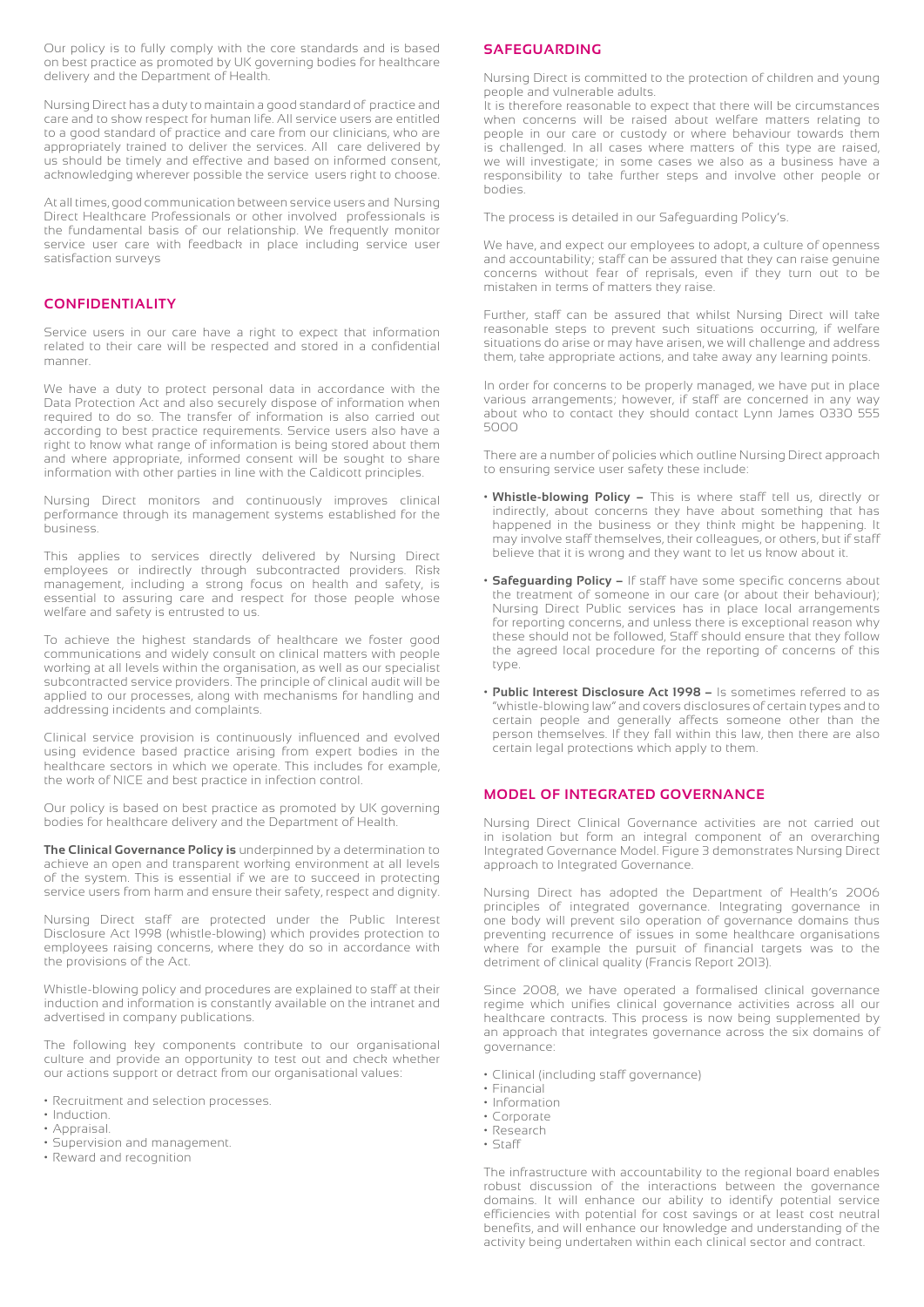The importance of the relationship between clinical and corporate governance for health related services cannot be overstated. For our service users and customers, governance must be robust and must be evident and seen to be functioning in day-to-day operations, enabling and supporting a high quality clinically effective and safe service.

Nursing Direct places great importance on effective management and quality assurance of our diverse clinical service provision. This is particularly true of our clinical service delivery across a range of contracts within Nursing Direct where we need to safeguard the well-being of service users and other service users in line with NICE quality standards. These standards underpin the Government's vision for an NHS focussed on delivering the best possible outcomes for service users, as detailed in the 2010 NHS White Paper Equity and Excellence - Liberating the NHS.

As a consequence of this, as well as our corporate responsibility in relation to the Corporate Manslaughter Bill (2007), Nursing Direct has implemented a group-wide clinical governance infrastructure that underpins safe and high quality delivery of clinical medical services.

#### **DUTY OF CARE**

Service users must be able to trust doctors and clinical staff with their lives and well-being.

Nursing Direct has a duty to maintain a good standard of practice and care and to show respect for human life. In this respect, Nursing Direct healthcare professionals must:

- Make the care of their service users their first concern.
- Treat every service user politely and considerately.
- Respect service users' dignity and privacy.
- Listen to service users and respect their views.
- Give service users information in a way they can understand.
- Respect the rights of service users to be fully involved in decisions about their care.
- Keep their professional knowledge and skills up to date.
- Recognise the limits of their professional competence.
- Be honest and trustworthy.
- Respect and protect confidential information.
- Make sure that their personal beliefs do not prejudice their service users' care.
- Act quickly to protect service users from risk if they have good reason to believe that any Nursing Direct staff or other colleagues may not be fit to practice.
- Avoid abusing their position as a healthcare professional.
- Work with colleagues in the ways that best serve service users' interests.
- Promote the collation of service user feedback through Patient Reported Outcome Measures (PROMS) and patient Reported Experience Measures (PREMS).
- Collating service user feedback to improve performance.
- All staff must comply with Nursing Direct Human Rights Policy and Nursing Direct Public Services

#### **GOOD CLINICAL PRACTICE**

All service users are entitled to good standards of practice and care from their healthcare professionals.

Nursing Direct supports the governments White Paper: 'Liberating the NHS' which describes the NHS moving away from focusing on process targets to measuring health outcomes. We are aligned to the NHS Outcomes Framework which will enable our services to measure their quality and encourage year-on-year improvements across the five domains namely to:

- Help people to live healthier lives, prevent people from dying prematurely;
- Enhance the quality of life for people with long term conditions;
- Help people to recover from ill health;
- Ensure people have a positive experience of care;
- Care for people in safe environments;

#### **EVIDENCE-BASED OUTCOME MEASURES ACROSS THE DOMAINS ARE INCREASINGLY FORMING THE KEY PERFORMANCE MEASURES IN OUR NHS CONTRACTS**

Clients should still be involved and encouraged to participate as fully as possible in any decision or treatment affecting them. They should only receive clinical treatment in their best interests. Consent should be obtained from an appropriate parent or guardian when decisions related to the care of children are involved.

Service users who are judged not to have the mental capacity to accurately consider the implications of their treatment, investigation or other anticipated clinical intervention should have adequate support from a carer or guardian in relation to consent. This is in accordance with the Mental Capacity Act 2005.

#### **OBTAINING CONSENT**

Nursing Direct healthcare professionals must respect the right of service users to be fully involved in decisions about their care. Wherever possible, Nursing Direct healthcare professionals must be satisfied, before they provide treatment or investigate a service user's condition, that the service user has understood what is proposed. They also understand why a treatment has been proposed, any significant risks or side effects associated with it, and they have given their consent.

Importantly, a service user should be supported to make their own decision about treatment wherever practical. If the service user is unable to make a decision about treatment because they are incapable

#### **GOOD COMMUNICATION**

Good communication between service users and healthcare professionals is essential to develop effective care and relationships of trust. Good communication involves:

- Listening to service users and respecting their views and beliefs.
- Giving service users the information they ask for or need about their condition, its treatment and prognosis, in a way they can understand, including, for any drug prescribed information about any serious side effects and, where appropriate, dosage.
- Sharing information with service users' partners, close relatives or carers, if they ask staff to do so, having first obtained the service user's consent. When service users cannot give consent, this information should be shared with those close to the service user who need to know, except where we have reason to believe that the service user would object if able to do so.

#### **GOOD CLINICAL CARE**

Providing a good standard of practice and clinical care must include:

- An adequate assessment of the service user's conditions, based on the history and symptoms and, if necessary, an appropriate examination and providing or arranging investigations or treatment where necessary.
- Taking suitable and prompt action when necessary.
- Referring the service user to another practitioner, when indicated and consultation with colleagues, recognising the limits of professional competence.
- Clear, appropriate, accurate, legible and contemporaneous service user records.
- Efficient use of the resources.
- If staffs ability to treat service users safely is seriously compromised by inadequate premises, equipment, or other resources, this should be addressed. Concerns should be recorded and any actions taken to rectify the situation.

#### **ACCESS TO CLINICAL CARE**

Investigations or treatment provided or arranged must be based on staff's clinical judgement of service users' needs and the likely effectiveness of the treatment.

- Staff must not allow views about service users' lifestyle, culture, faith, beliefs, race, nationality, gender, sexual orientation, transgender, disability, age, social or economic status, to prejudice the treatment provided or arranged.
- Treatment must not be refused or delayed because staff believe that service users' actions have contributed to their condition.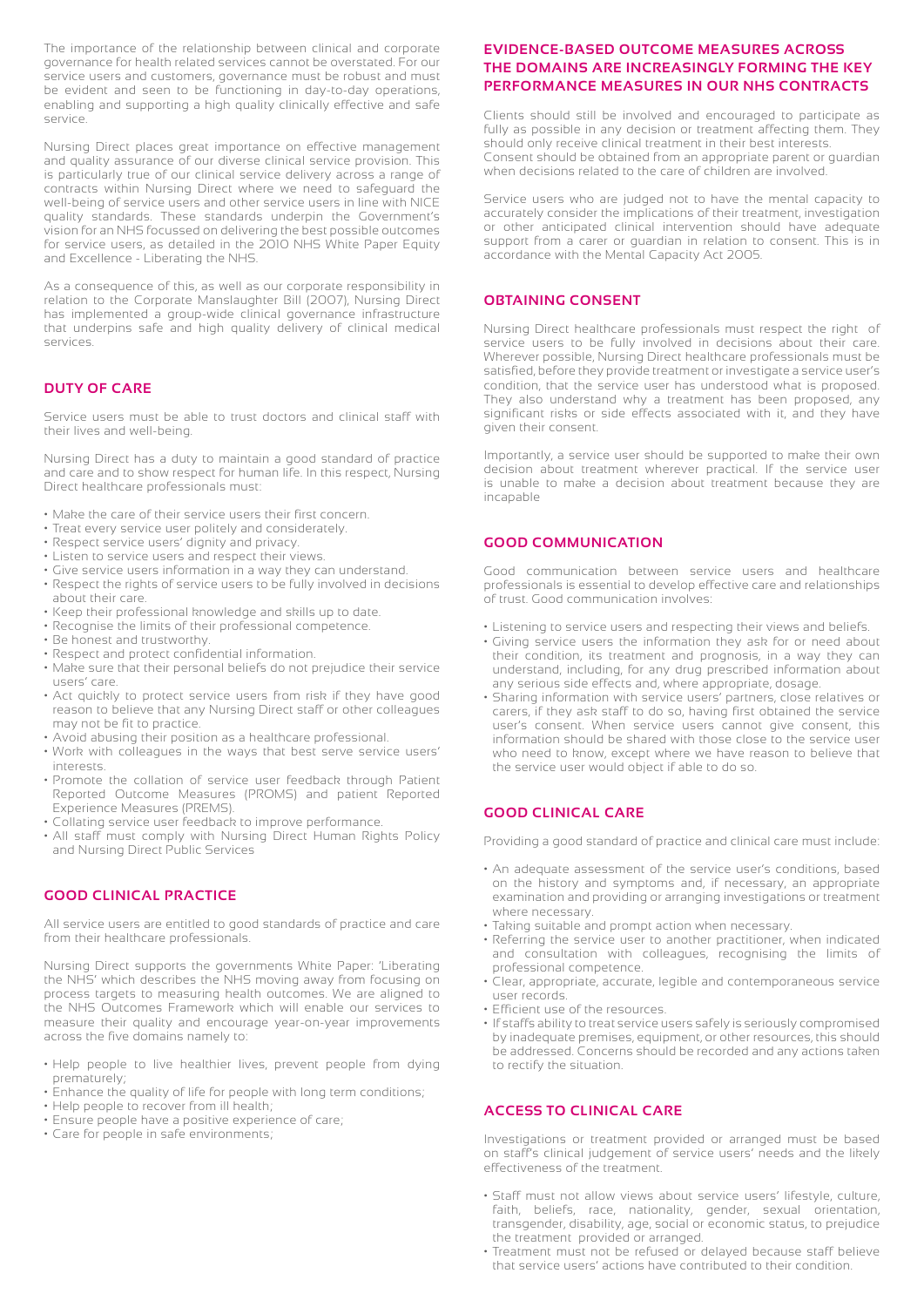- If a healthcare professional feels that their beliefs might affect the advice or treatment provided, this must be explained to service users. Service users must be informed of their right to see another clinician. Arrangements should then be made to refer the service user to another clinician where appropriate.
- Priority must be given to the investigation and treatment of service users on the basis of clinical need.
- No healthcare professional may refuse to treat a service user because they may be putting themselves at risk. If service users pose a health or safety risk to any staff then reasonable steps should be taken to protect the staff member before investigating the service user's condition or providing treatment.
- In an emergency, wherever it may arise, healthcare professionals must offer anyone at risk the assistance that could reasonably be expected to be provided.

#### **CONFIDENTIALITY**

Service users have a right to expect that information about them will be held in confidence by Nursing Direct healthcare professionals. Confidentiality is central to trust between clinical staff and service users. Without assurances about confidentiality, service users may be reluctant to give clinicians the information they need in order to provide good care. If and when Nursing Direct healthcare professionals are asked to provide information about service users they must:

- Make a judgement on whether this is an appropriate request based on NHS Information Governance best practice (NHS Information Governance – Guidance on Legal and Professional Obligations. 2007).
- Keep data anonymous where unidentifiable data will serve the purpose.
- Be satisfied that service user's consent to disclosures necessary to provide their care are appropriate.
- Seek service users express consent to disclosure of information, where identifiable data is needed for any purpose other than the provision of care or for clinical audit.
- Keep disclosures to the minimum necessary.
- Keep up to date with and observe the requirements of statute and common law, including data protection legislation.

#### **USE OF INFORMATION**

Information that can identify an individual in our care must not be used or disclosed for purposes other than healthcare without the individual's explicit consent. However, information can be released if the law requires it or where there is a wider public interest. Under common law, information can be disclosed if it will help to prevent, detect, investigate or punish serious crime or if it will prevent abuse or serious harm to others.

#### **Confidentiality**

Service users have a right to expect that information about them will be held in confidence by Nursing Direct healthcare professionals. Confidentiality is central to trust between clinical staff and service users. Without assurances about confidentiality, service users may be reluctant to give clinicians the information they need in order to provide good care. If and when Nursing Direct healthcare professionals are asked to provide information about service users they must:

Make a judgement on whether this is an appropriate request based on NHS Information Governance best practice (NHS Information Governance – Guidance on Legal and Professional Obligations. 2007).

Keep data anonymous where unidentifiable data will serve the purpose.

Be satisfied that service user's consent to disclosures necessary to provide their care are appropriate.

Seek service users express consent to disclosure of information, where identifiable data is needed for any purpose other than the provision of care or for clinical audit.

Keep disclosures to the minimum necessary.

Keep up to date with and observe the requirements of statute and common law, including data protection legislation.

#### **Records Management**

Nursing Direct recognises the importance of accurate and complete medical records and compliance with both the Data Protection Act 1998 and the Freedom of Information Act 2000, both of which set out specific requirements on the creation and management of records. Nursing Direct complies with these specific requirements through its commitment to best practice records management.

#### **Sharing Information, Delegation and Referral**

It is in service users' best interests for one clinician, usually their general practitioner, to be fully informed about a service users clinical care, particularly for maintaining continuity of care.

It is also necessary to ensure that safeguards are in place to ensure that service user-identifiable information is shared only for justified purposes and that only the minimum necessary information is shared.

#### **This is achieved as follows;**

- Storage and use of clinical information should reflect the six Caldicott principles:
- Principle 1 Justify the purpose(s) for using confidential information.
- Principle 2 Only use it when absolutely necessary.
- Principle 3 Use the minimum that is required.
- Principle 4 Access should be on a strict need-to-know basis.
- Principle 5 Everyone must understand his or her responsibilities.
- Principle 6 Understand and comply with the law.

In addition Nursing Direct is responsible under the Data Protection Act 1998 for the protection of personal information so the following legal principles should also be applied:

- Data shall be processed fairly and lawfully.
- That information is accurate, adequate, relevant and not excessive in relation to the purpose or purposes for which they are processed.
- Information must not be kept any longer than is necessary.
- Information is kept secure at all times.
- Information is not transferred to countries or territories outside the EEA or to countries or territories without adequate protection unless safe harbour or similar agreements are in place and in operation.

Nursing Direct healthcare professionals should ensure that service users are informed about how their information is shared within teams and between those who will be providing their care. If a service user objects to such disclosures, Nursing Direct healthcare professionals should explain the benefits of information being shared. They must not disclose information if a service user maintains such objections.

When delegating or referring a service user to the care of another colleague, Nursing Direct healthcare professionals should provide all relevant information about the service user's history and current condition with the service users consent.

When Nursing Direct healthcare professionals provide treatment or advice for a service user, but are not the service user's general practitioner, the relevant staff member should inform the service users general practitioner, This includes detailing the results of the consultation, investigations, treatment provided and any other information necessary for the continuing care of the service user unless the service user objects.

If the service user has not been referred to Nursing Direct healthcare professionals by a general practitioner, the healthcare professional should inform the general practitioner before starting treatment, except in emergencies or when it is impracticable to do so, in line with good practice.

If Nursing Direct healthcare professionals do not tell the service user's general practitioner, before or after providing treatment, they will be responsible for providing or arranging all necessary after care until another healthcare professional agrees to take.

Nursing Direct has appointed named Caldicott Guardians to oversee the arrangements for the use and sharing of clinical information.

#### **WHEN THINGS GO WRONG**

If a service user under our care has suffered harm, through misadventure or for any other reason, staff should act immediately to put matters right, if that is possible.

- Staff must explain fully and promptly to the service user what has happened and the likely long and short-term effects.
- When appropriate they should offer an acknowledgement expressing our empathy with the service user or client.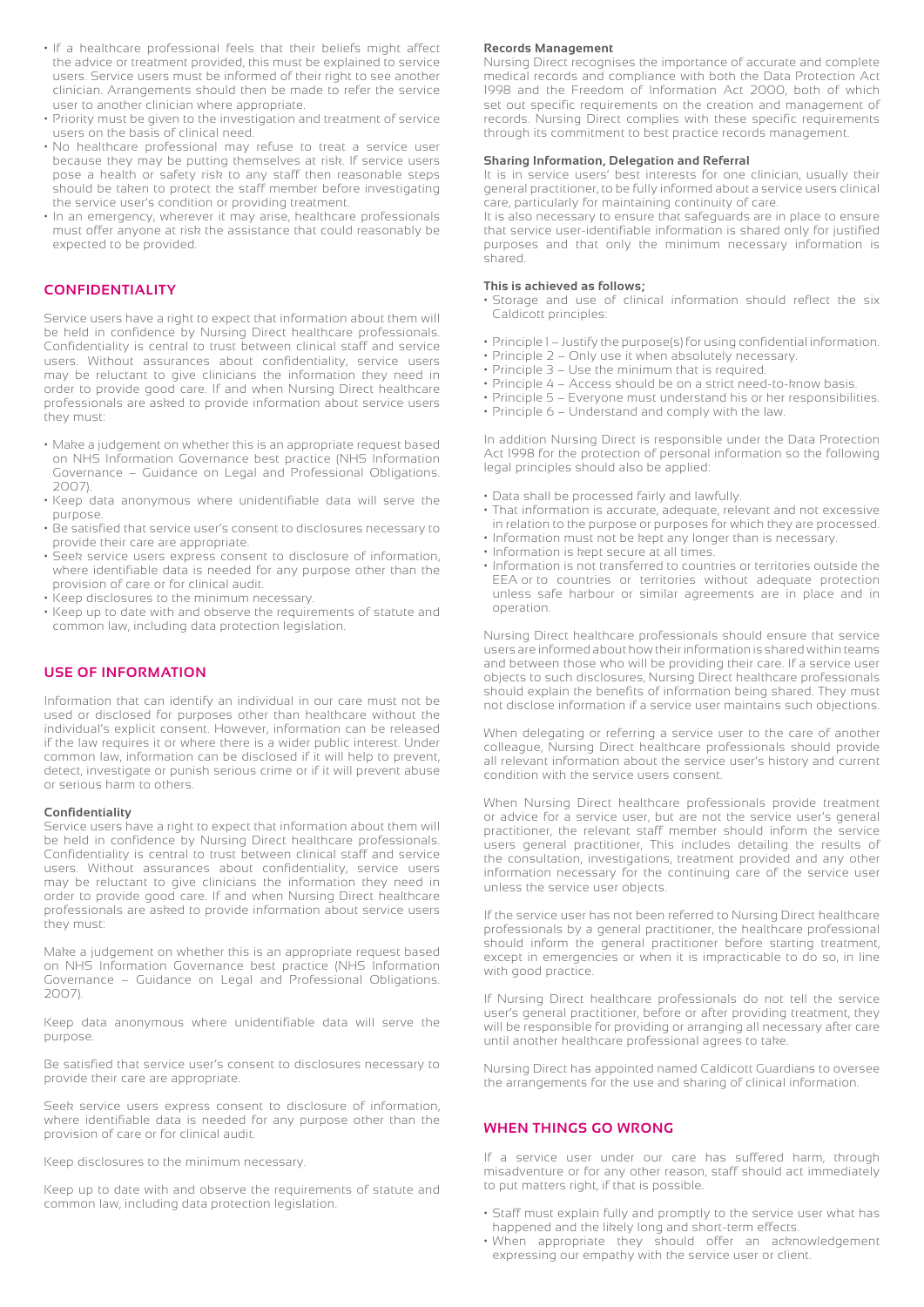- If the service user is an adult who lacks capacity, the explanation should be given to a person close to the service user, e.g. the service user's partner, close relative or a friend who has been involved in the care of the service user, unless Nursing Direct healthcare professionals have reason to believe the service user would have objected to the disclosure.
- In the case of children the situation should be explained honestly to those with parental responsibility and to the child.
- Reports should be completed to comply with our Clinical Incident and Positive Intervention process and CQC requirements if appropriate.

#### **PROCESSES FOR QUALITY IMPROVEMENT**

Nursing Direct businesses are required to maintain management systems appropriate to their activities which include policies, processes and procedures necessary to manage their business effectively and meet all relevant legislation and standards. These include reference to Nursing Direct corporate policies.

Management systems include mechanisms to record, address and report on improvements identified, and to share best practice.

#### **RISK MANAGEMENT**

Service users, staff, customers and the public must be assured that all risks connected with the delivery of healthcare services are identified, assessed and managed appropriately. Our strategy includes:

- Generation of a risk register and risk management matrix for each of the contracted services which is directly linked to clinical audit activity and service development.
- Operational protocols and guidelines implemented to minimise risks to service users.
- Development of a policy and procedure for managing complaints that must be included in the management system of each Galago Group business.
- Incident reporting systems, to include near misses and processes to ensure that trends are identified and acted upon, and the effectiveness of subsequent action is monitored (critical incident and significant event reporting policy). This includes incidents when things go well and lessons can be learnt.
- The promotion and support of Nursing Direct employee confidential reporting policy which encourages a culture of safety, openness and transparency.
- Managing poor performance and discipline issues amongst both employed and subcontracted healthcare professionals.
- The development, delivery and monitoring of a robust health and safety policy

Each Nursing Direct business is responsible for documenting, implementing and maintaining a Health & Safety policy that meets its needs and is within the broad framework of Nursing Direct Group Health & Safety policy.

Clinical Governance activity and related risks are very closely linked to Health & Safety, and it is critical that business Health & Safety policies recognise clinical risks and assess these where relevant.

All audits therefore consist of clinical governance assessments combined with a health and safety assessment.

#### **CLINICAL AUDIT AND PROCESSES**

Reviewing the results of audits of clinical activity provides Nursing Direct business, regional and group management, and the Clinical Governance Board, Strategic Clinical Quality Committee with assurance that policies and procedures are being followed and risks are being managed.

Auditing activity takes place within a business unit, normally where one of the management team has responsibility for monitoring and reporting on clinical activity.

#### **INCIDENT REPORTING POLICY**

Nursing Direct Incident Reporting Policy details requirements for handling and reporting incidents and the associated escalation procedures using the Clinical Incident and Positive Intervention CIPI system. Each business is responsible for defining its own internal processes to communicate incidents and address their implications.

These include specific measures required to manage and report on clinical incidents and significant events including, where appropriate to carry out a root cause analysis.

Each business unit is required to have identified an experienced and senior medical professional (i.e. a Doctor) who understands the business and is able to provide clinical advice in the investigation of and response to a clinical incident.

Following an incident or near miss (not limited to Serious Incidents), the responsible person reviews the relevant Risk Registers and ensures that the risk that led to the incident or near miss occurring has been appropriately recognised and mitigated against.

The Strategic Clinical Quality Committee collates all significant incident reporting and through analysis the committee identifies and promotes "learning the lessons" with recommendations incorporated into practice.

#### **SIGNIFICANT EVENT POLICY**

Nursing Direct is committed to providing the best possible service to its service users, clients and staff. Nursing Direct recognises that, on occasions adverse incidents, significant events and "near misses" will occur and that it is important to identify causes and to ensure that lessons are learnt to prevent re-occurrence.

#### **Reportable Incidents**

A reportable incident, significant event or near miss is classified as being outside the expected standard of service user care or an event that places people at unnecessary risk. It can also include an incident where things go well and lessons may be learnt. An adverse event may put Nursing Direct in an adverse legal or media position or risk loss or damage to Nursing Direct or its customers property or assets so it is therefore extremely important to record, identify and report these incidents as soon as possible.

The significant event policy gives detailed definitions covering hazards, accidents, harm, adverse incidents, serious untoward incidents, significant events and near miss incidents together with reporting mechanisms.

A serious incident has been defined by the National Service user Safety Agency as "any event or circumstance arising during NHS care that could have or did lead to unintended or unexpected harm, loss or damage". Harm is defined as "injury (physical or psychological), disease, suffering, disability, or death".

In most instances, harm can be considered to be unexpected if it is not related to the natural cause of the service user  $\frac{1}{10}$  illness or underlying condition. Those incidents that did not happen, but could have, are referred to as near misses. A serious untoward incident can affect any person, service user, carer, relative, visitor, or staff.

#### **SIGNIFICANT EVENT REPORTING POLICY**

A clear framework within which all staff clinically responsible for service users know both the extent and limits of their responsibility for the reporting of Clinical Incidents and Positive Interventions (CIPI). A clear process for escalation of the SI is in place to inform the Clinical Governance Board, and the senior executive team of Nursing Direct.

Nursing Direct significant event policy describes the procedure which is actioned in response to a SI escalation.

#### **NURSING DIRECT COMPLAINTS PROCEDURE**

If a customer or service user is unhappy with the treatment or service received from Nursing Direct, they are entitled to make a complaint initially using the locally agreed policy, have it considered, and receive a response from the relevant Nursing Direct business. A complaint can also be made directly to the NHS in accordance with the NHS Complaints procedure.

#### **Who Can Complain?**

A complaint can be made by a service user, person, or company affected or likely to be affected by the actions or decisions of a Nursing Direct business or healthcare professional who is an employee or a subcontractor to Nursing Direct. A complaint can also be made by someone acting on behalf of the service user or person, with their consent.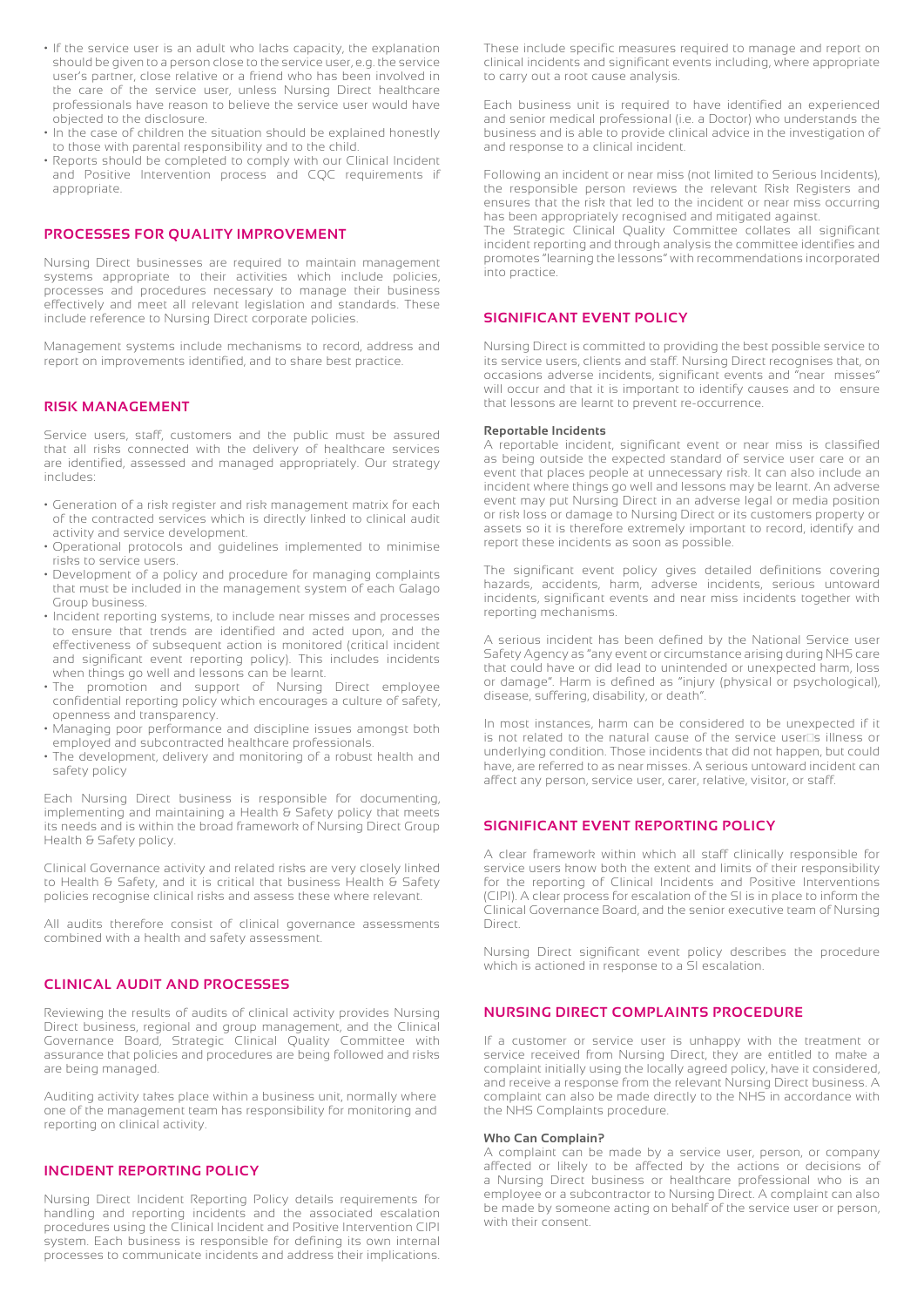#### **What is the Time Limit for Making a Complaint?**

People should normally complain within 6 months of the event(s) concerned or within 6 months of becoming aware that they have something to complain about. Nursing Direct businesses have discretion to waive this time limit if there are good reasons why a complaint could not be made earlier

#### **Staff Focus**

Nursing Direct business has a comprehensive suite of people management and HR policies that are designed to ensure that we recruit retain and develop high quality, competent and motivated staff.

Refer to specific Nursing Direct business HR polices.

#### **Recruitment and Vetting**

Nursing Direct manages the recruitment of healthcare professionals across a range of clinical services. An important aspect of our processes is the checking of staff qualifications and vetting of staff history, according to accepted clinical recruitment practice and Nursing Direct internal vetting functions. Customers can be assured that only staff qualified to undertake clinical services provide their subcontracted services or are employed on our contracts.

#### **Safer Recruitment**

Nursing Direct is committed to safeguard and promote the welfare of both children and adults at risk and expects all staff and volunteers to share this commitment.

Nursing Direct recruitment process is in line with these company values. It also complies with the Protection of Freedoms Act 2012 and Safeguarding Vulnerable Groups Act (SVGA) 2006. Our recruitment policy outlines a safer recruitment process from the point a position is advertised through to interview and appointment. It also includes action to be taken in the event of dismissal of staff on the grounds of safeguarding issues.

#### **INDUCTION, EDUCATION, TRAINING AND DEVELOPMENT**

#### **Induction**

Nursing Direct healthcare professionals are introduced into the company operations through a thorough induction procedure. The induction process includes an explanation of the wider business for all those who work with Nursing Direct and provides an opportunity to review training and development needs.

#### **Education Training and Development**

Statutory training requirements are met as a baseline for education training and development.

Nursing Direct assesses the learning needs of healthcare professionals via an appraisal process and over time makes available a range of appropriate internal and external courses and postgraduate training during their employment or contracted work period with Nursing Direct.

#### **KEEPING UP TO DATE AND PERFORMANCE REVIEWS**

#### **Keeping up to Date**

Nursing Direct healthcare professionals are encouraged to keep their knowledge and skills up to date throughout their working life. In particular, this involves regular commitment to educational activities, which maintains and further develops competence and performance.

Some aspects of clinical practice are governed by law or are regulated by other statutory bodies. Nursing Direct healthcare professionals must observe and keep up to date with the laws and statutory codes of practice, which affect their work.

#### **Maintaining Performance**

All Nursing Direct healthcare professionals must work with colleagues to monitor and maintain the quality of the care they provide and maintain a high awareness of service user safety. In particular, staff must:

- Take part in regular and systematic clinical audit, recording data honestly. Where necessary staff must respond to the results of audit to improve our practice, for example by undertaking further training
- Respond constructively to the outcome of reviews, assessments or appraisals of performance
- Take part in confidential enquiries and adverse event recognition and reporting to help reduce risk to service users
- Value and reward colleagues for excellent performance.

#### **APPRAISAL AND REVALIDATION FOR MEDICAL STAFF**

Revalidation is the process by which licensed doctors are required to demonstrate on a regular basis that they are up to date and fit to practise.

Revalidation aims to give extra confidence to service users that their doctor is being regularly checked by their employer and the GMC.

#### **REVALIDATION FOR NURSING STAFF**

Nursing Direct is working towards preparing its nursing staff for professional revalidation which is expected to be introduced from 2015. This support is provided at an operational level as well as advising nationally.

#### **SUPPORT AND TEAM WORKING**

#### **Working in Teams**

It is now commonplace for healthcare to be delivered by multidisciplinary teams. Working in a team does not change personal accountability for professional conduct and the care Nursing Direct provides. Teams must:

- Respect the skills and contributions of colleagues.
- Maintain professional relationships with service users.
- Communicate effectively with colleagues within and outside the team.
- Make sure that service users and colleagues understand the professional status, specialty and role and responsibilities within the team, in addition to understanding who is responsible for each aspect of service users' care.
- Participate in regular reviews and audit of the standards and performance of the team, taking steps to remedy any deficiencies.
- Deal openly and supportively with problems in the performance, conduct or health of team members.

#### **TREATING COLLEAGUES FAIRLY**

Nursing Direct healthcare professionals must always treat colleagues fairly. In accordance with the Equality Act 2010, they must not discriminate against colleagues, including those applying for posts, on grounds of their age, disability, faith or belief ,transgender, married or in a civil partnership, pregnancy and maternity, race nationality, ethnic or national origin, sex, sexual orientation. They must not allow their personal views to prejudice their professional relationship with colleagues.

#### **ARRANGING COVER**

Nursing Direct healthcare professionals must be satisfied that, when off duty, suitable arrangements are made for service users' clinical care. These arrangements should include effective handover procedures and clear communication between doctors.

If cover is arranged for service users care, Nursing Direct healthcare professionals must satisfy themselves that clinical staff that stand in for them have the qualifications, experience, knowledge and skills to perform the duties for which they will be responsible.

#### **HUMAN RESOURCES POLICIES**

Each Nursing Direct business implements a comprehensive range of HR policies and procedures including Equal Opportunities, Diversity and Human Rights in order to treat staff fairly and comply with prevailing employment law and best practice.

#### **DISCIPLINARY PROCEDURES**

The following principles on disciplinary action apply to Nursing Direct. The nature and sensitivity of the services provided by the business requires that all employees maintain a strict code of discipline. The aim of the principles together with the disciplinary procedures are to help and encourage employees to achieve and maintain standards of conduct, attendance and job performance and to ensure consistent and fair treatment for all.